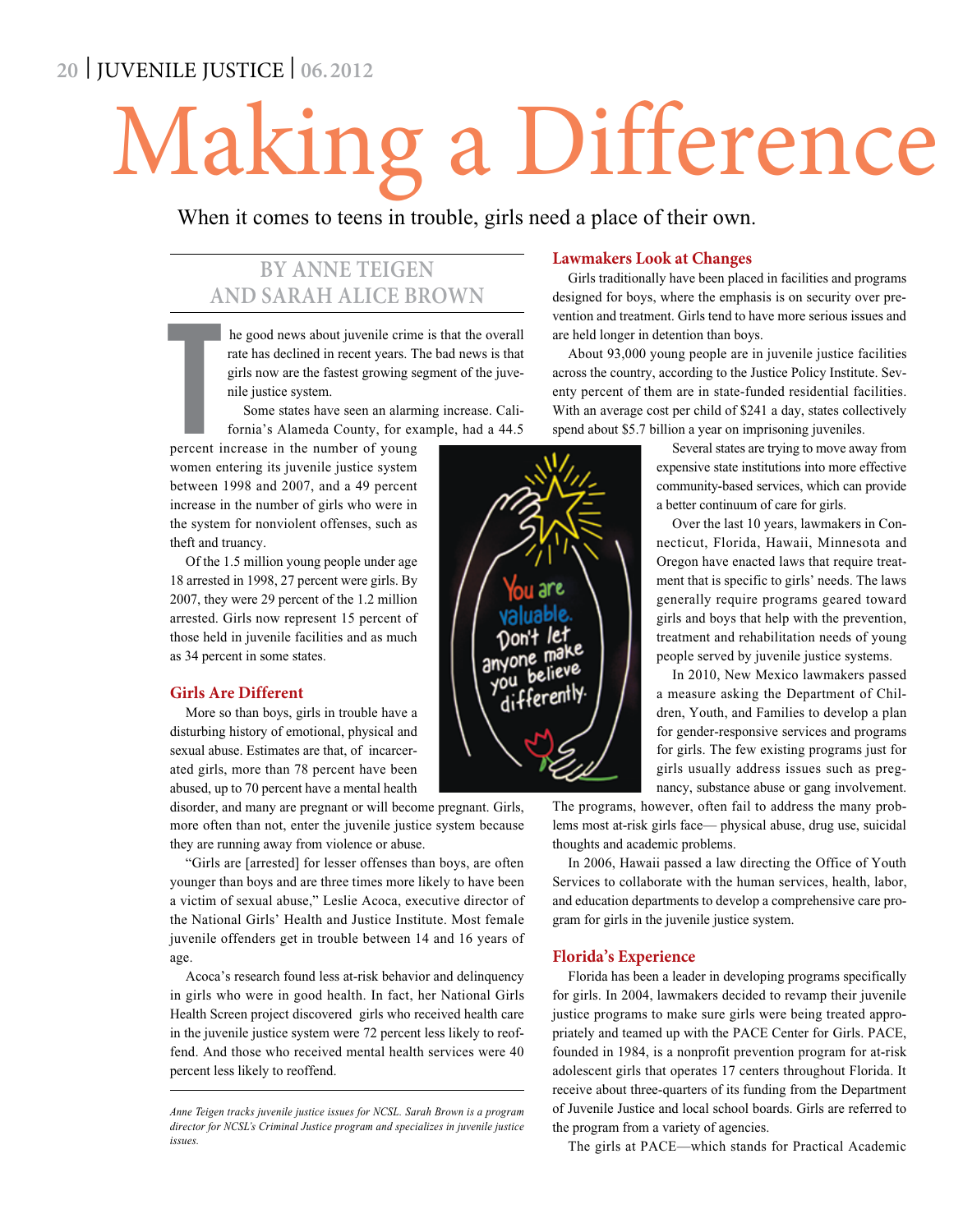

Cultural Education—have had traumatic lives. Many have failed in school, have been victims of physical or sexual abuse, and many have been arrested. The centers provide comprehensive services aimed at helping girls avoid delinquency and stay out of the juvenile justice system.

Teachers and counselors provide an array of programs academic classes, group therapy, counseling, a life skills course aimed at girls, student volunteer projects, follow-up transition services—that include individual attention and parental involvement.

 "PACE is recognized as the most effective program in the nation for keeping adolescent girls out of the juvenile justice system," says Mary Marx, president and chief executive of the organization. "Its purpose is to intervene and prevent school withdrawal, juvenile delinquency, teen pregnancy, substance abuse and welfare dependency in a safe and nurturing environment."

#### **Lawmakers Visit**

NCSL took a group of 15 legislators from across the country to visit a PACE Center in Orange County, Fla., in November 2011 through its partnership with the John D. and Catherine T. MacArthur Foundation,

Girls in the program led tours, told their stories and answered questions from the lawmakers.

 "I was very impressed. It is such a new, open concept to be working specifically with girls, which removes a lot of the pressures that adolescents have with peer relationships," says Kansas Representative Janice Pauls (D). "I was pleased to hear the girls speak positively about the counseling services provided to each of them to help them overcome past and present hardships."

#### **Individual Focus**

 Girls are placed in classes of 10 to 12, small enough so everyone receives individual attention.

Every girl sets individual education and social goals that are focused on earning a high school diploma or GED, re-entering public school, attending college, obtaining vocational training, joining the military or entering the private workforce.

 "You could see such growth in the girls based on their recitations to us—from the hard places they had come from to where they are now," says Nebraska Senator Brenda Council (NP). "You could see in each and every girl how positively they responded to the services provided."

After girls graduate, center staff continue to monitor and support each girl's educational and personal development for three years by keeping in touch with the girls and their families. PACE staff track recidivism, school attendance and employment. In 2011, the center reported that, over a three-year period, only 5 percent of girls were in trouble with the law again after they completed the program.

The organization plans to expand to other states. Georgia Senator John Crosby (R) hopes to see similar programming in his state. "The good news is PACE may come to my state to help serve our girls in Georgia," he says. "What a wonderful opportunity it was to visit and hear the first-hand success stories of these young ladies. I have a lot of ammunition to take home."

As more states explore programs geared specifically toward girls, Acoca suggests creating a commission to study the needs of girls in each state and collaborating with organizations that have experience in the issue.

This type of approach "can be most effective if policies are based on current, real and individualized needs of girls, along with proper medical and psychological treatment," Acoca says. "This can curb the tide of the rising female juvenile population."

#### **OSLONLINE**

Learn more about juvenile justice issues at www.ncsl.org/magazine.



*Senator Brenda Council (NP) Nebraska* 



*Janice Pauls (D). Kansas* 



*John Crosby (R) Georgia* 

*Senator* 

л'n